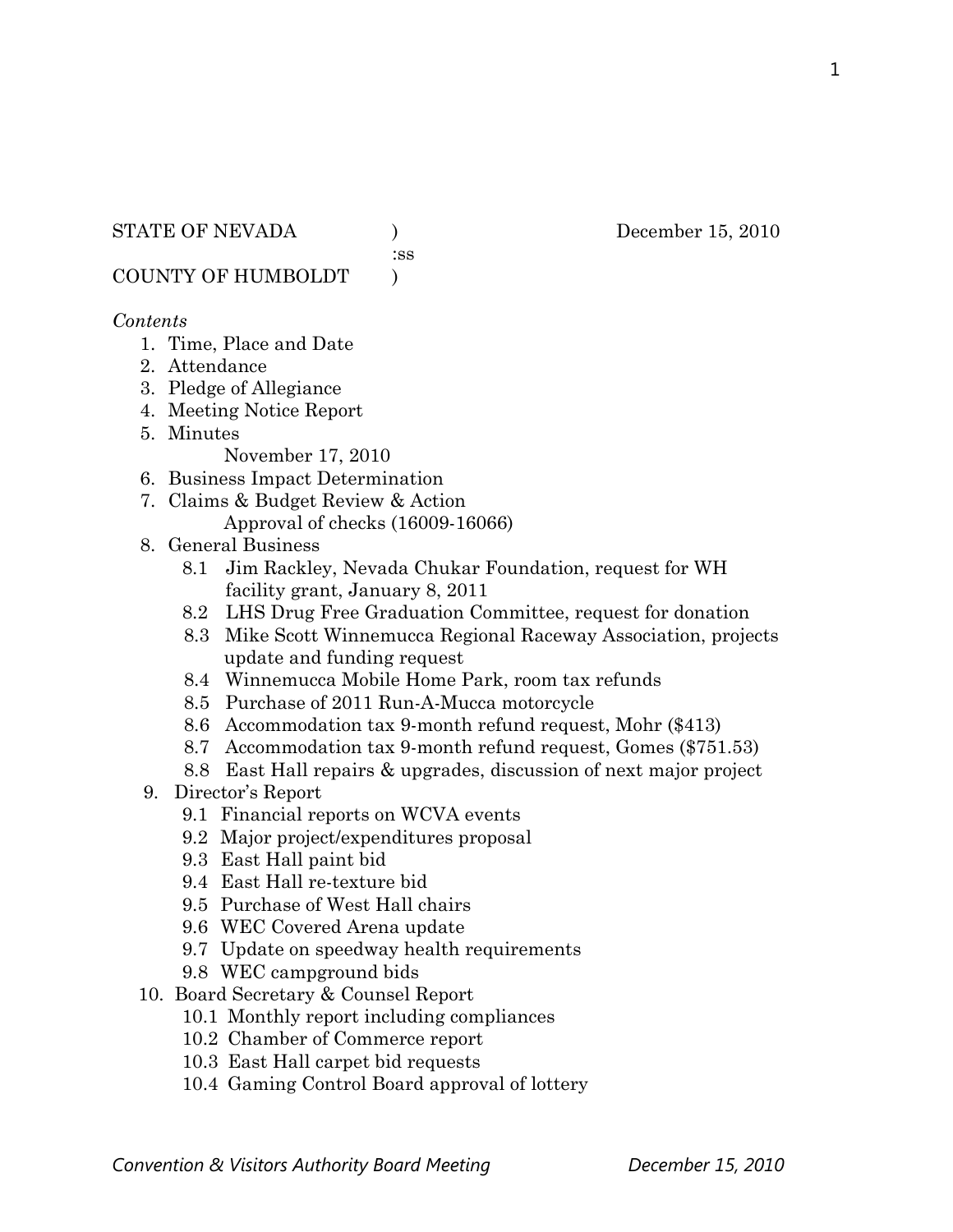- 10.5 Confirmation of designated charitable donations by WCVA for 2010 lottery & designation of charitable donations by WCVA for 2011 lottery
- 10.6 Delinquencies, border motels accounts and liens
- 10.7 Resolution authorizing Silver State International Rodeo 5-year contract
- 10.8 Copyright license renewals
- 10.9 Porcupine Creek 2-sided billboard lease space renewal
- 10.10 Counsel's annual audit rep letter
- 10.11 Year-end actions
- 11. Board Administrator
	- 11.1 November reports
	- 11.2 Diversified fund deposit or investment accounts update
	- 11.3 End of calendar year actions
- 12. Other Reports
- 13. Next Meeting Date
- 14. Adjournment

#### **MINUTES DECEMBER 15, 2010**

- **1. Time, Place and Date.** The Winnemucca Convention and Visitors Authority met in regular session in full conformity with the law at the Winnemucca Convention Center, West Hall, Winnemucca, Nevada at 4:00 pm on Wednesday, December 15, 2010 with Chairman Terry Boyle presiding.
- *2.* **Attendance.** *Convention and Visitors Authority Board Officials Present:*

|  | Terry Boyle                                                                                                   | Chairman and Hotel Representative         |  |  |
|--|---------------------------------------------------------------------------------------------------------------|-------------------------------------------|--|--|
|  | Rodd William Stowell                                                                                          | Vice Chairman and Business Representative |  |  |
|  | Dan Cassinelli                                                                                                | County Representative                     |  |  |
|  | Joyce Sheen                                                                                                   | City Representative                       |  |  |
|  | Bill Macdonald                                                                                                | Secretary and Counsel                     |  |  |
|  | Kendall Swensen                                                                                               | <b>Board Administrator</b>                |  |  |
|  | Convention and Visitors Authority Board Officials Absent:<br>Don Stoker<br>Treasurer and Motel Representative |                                           |  |  |
|  | <b>Staff Members Present:</b>                                                                                 |                                           |  |  |
|  | Kim Petersen                                                                                                  | Director                                  |  |  |
|  | <b>Shelly Noble</b>                                                                                           | Administrative Clerk                      |  |  |
|  |                                                                                                               |                                           |  |  |
|  | <i><b>Others Present:</b></i>                                                                                 |                                           |  |  |
|  | Paige Brooks                                                                                                  | LHS Drug Free Graduation Committee        |  |  |
|  | Tiffani Laird                                                                                                 | LHS Drug Free Graduation Committee        |  |  |
|  |                                                                                                               |                                           |  |  |

**Convention & Visitors Authority Board Meeting Convention & Visitors Authority Board Meeting Convention December 15, 2010**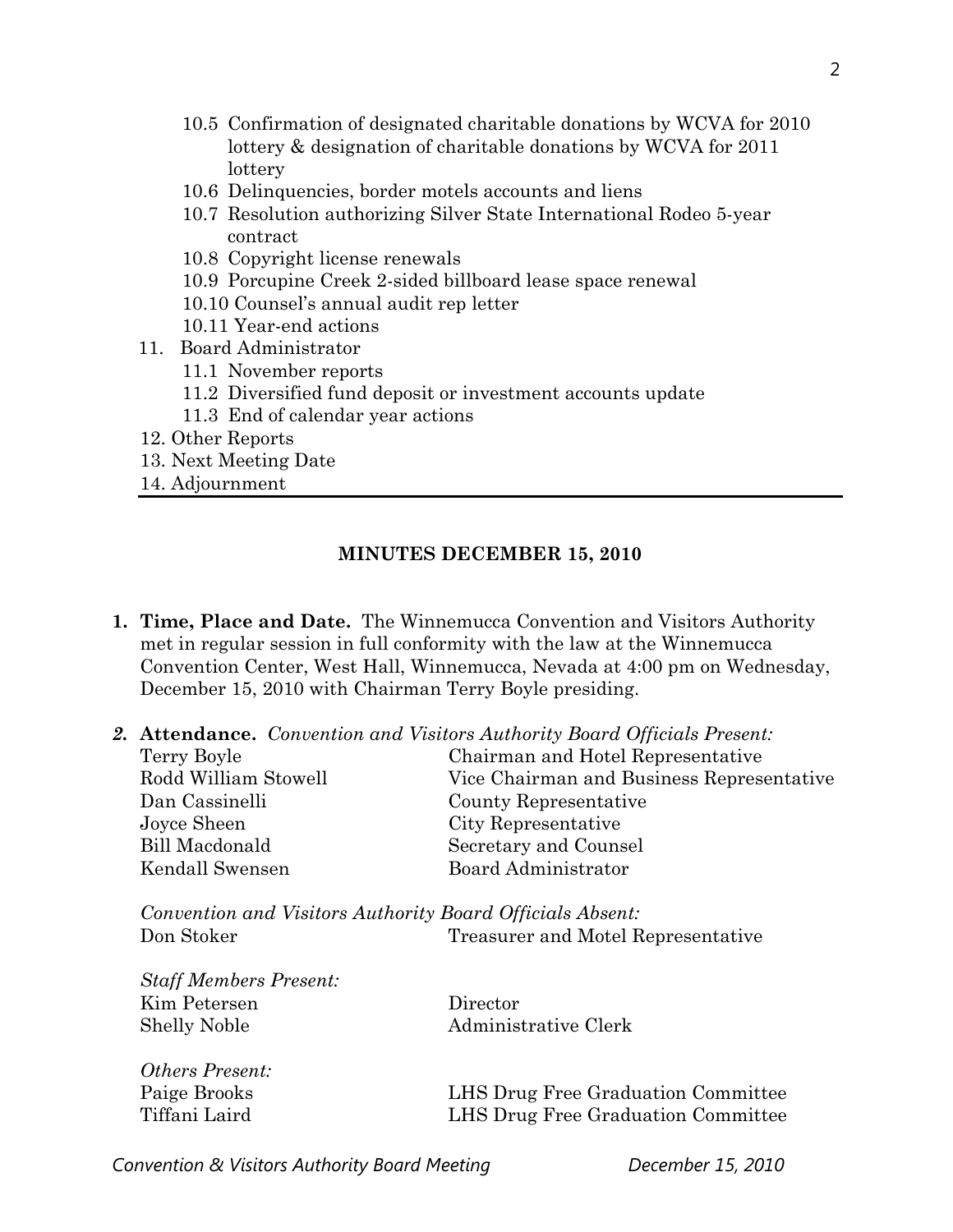| Taylor Laird     | LHS Class of 2011                  |
|------------------|------------------------------------|
| Madeline Burgher | LHS Class of 2011                  |
| Shane Bell       | LHS Class of 2011                  |
| Julie Tipton     | LHS Drug Free Graduation Committee |
| Dean Vetter      | LHS Class of 2011                  |
| Dillon Bryan     | LHS Class of 2011                  |
| Darrel Field     | Run-A-Mucca                        |
|                  |                                    |

#### **3. Pledge of Allegiance.**

#### **4. Meeting Notice Report.**

Chairman Boyle reported that notice, including meeting agenda, was posted by Shelly Noble by 9:00 am Friday, December 10, 2010 at Humboldt County Library, Court House, Post Office, City Hall and Convention Center West Hall. No persons have requested mailed notice during the past six months.

#### **5. Minutes.**

Prior meeting minutes of November 17, 2010 were reviewed. *Joyce Sheen made a motion to accept the minutes of the November 17, 2010 meeting. Motion carried, 3-0. Dan Cassinelli was not present for this vote.* 

# **6. Business Impact Determination.** After review of the December 15, 2010 agenda, *Joyce Sheen made a motion that no proposed agenda item is likely to impose a direct and significant economic burden on a business or directly restrict formation, operation, or expansion of a business. The motion carried, 3-0. Dan Cassinelli was not present for this vote.*

**7. Claims.** The following claims were submitted for payment and approved on December 15, 2010:

| <b>BANK ACCOUNT</b> | <b>CHECK NUMBERS</b> | <b>AMOUNT</b> |
|---------------------|----------------------|---------------|
| Nevada State Bank   | 16009-16066          | \$127,171.99  |

### *Rodd William Stowell made a motion to approve all claims as submitted. The motion carried unanimously, 4-0.*

### **8. General Business.**

# **8.1 Jim Rackley, Nevada Chukar Foundation, request for WH facility grant, January 8, 2011**

Jim Rackley did not make it to the meeting but he did fill out a facility grant request form that was included in the board packets. This request is for their annual fundraising banquet to be held in January. *Terry Boyle made a motion approving a \$600 WH facility grant for the Nevada Chukar Foundation Fundraising Banquet to be held on January 8, 2011.*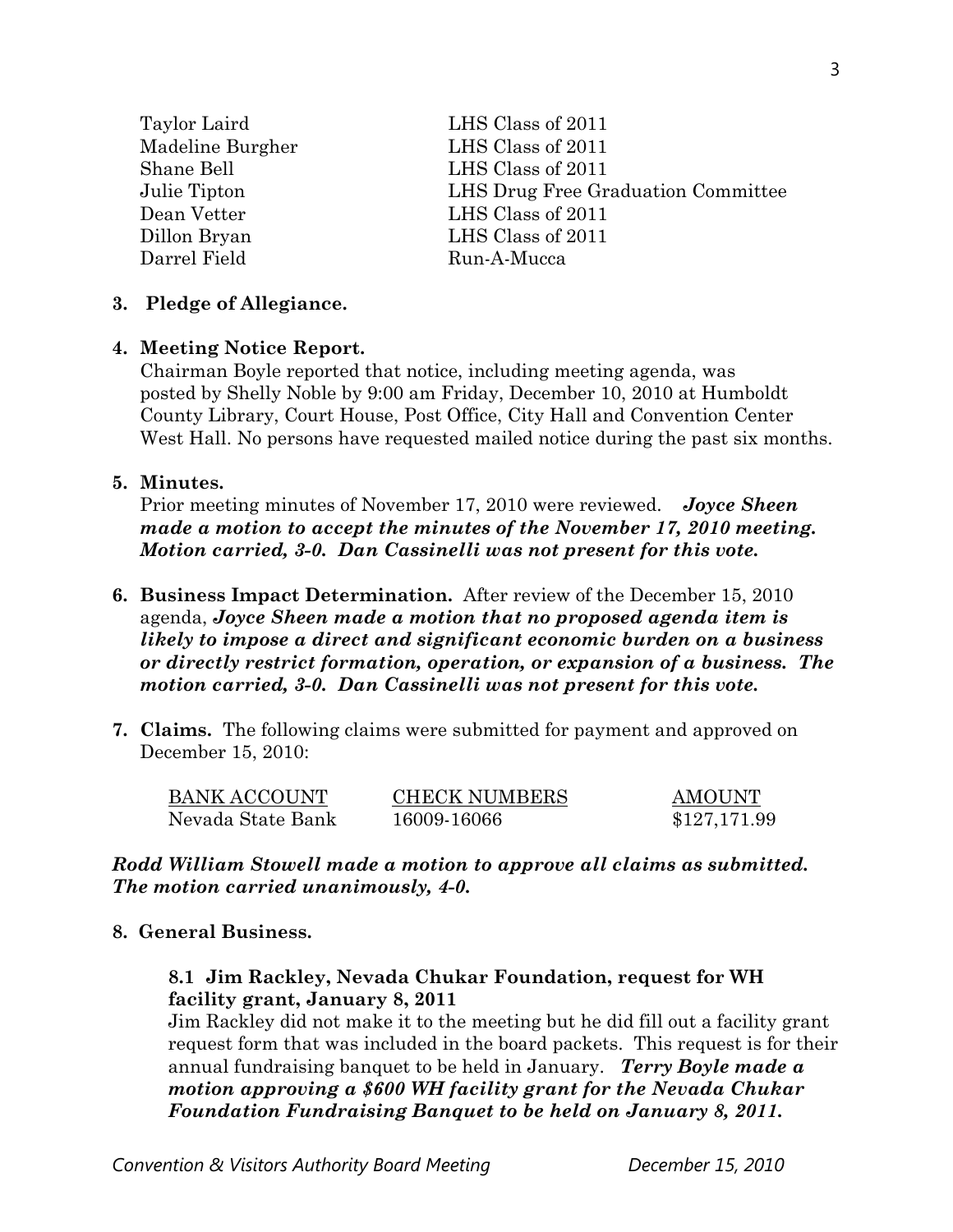*Motion carried unanimously, 4-0.* Nevada Chukar Foundation is responsible for the facility deposit and any other customary Convention Center charges they may incur.

#### **8.2 LHS Drug Free Graduation Committee, request for donation**

Paige Brooks and Tiffani Laird came before this board to request a donation for this annual event. It continues to be a wonderful event for our local graduating high school seniors. As in the past, prizes and other purchases are made locally. In previous years, WCVA has made a \$2,500 donation to this committee. This year some of the grants they have utilized are no longer available, so they would like to request an increased donation amount. *Dan Cassinelli made a motion approving a \$3,500 donation to the Lowry High School Drug Free Graduation Committee for their annual celebration to be held on June 2, 2011. Motion carried unanimously, 4-0.* 

### **8.3 Mike Scott, Winnemucca Regional Raceway Association, projects update and funding request**

Mike and his volunteers have set their racing calendar for the 2011 season. He and Kim have been working with the Nevada Health Department to clear up the confusion regarding the requirements for restroom and kitchen facilities at the race track. Initially, we were informed that we must have an engineered septic system and catering kitchen on the site of the raceway. After some further investigation, there seemed to be a few other options available such as the purchase of a portable restroom trailer. We may also be able to utilize a food truck for concessions. A copy of a letter from Ellen Kunz of the Nevada Health Department was included in the board packets and provides additional information along with applicable Nevada statutes. Kim will continue to work with Mike and the Health Department to work out a mutually agreeable solution to this so that the racing season can roll out without any glitches.

The IMCA Modified circuit is going to run 10 races in 10 days, the Wild West Iron Man Challenge, and Mike would like Winnemucca to participate. The dates for the races here would be June 13 and 14, which is a Monday and Tuesday. Other cities participating are Fallon, Lovelock, Battle Mountain and Elko. Drivers and other pit crew members pay a fee to participate but a majority of this fee goes to the IMCA organization. Since WRRA has minimal funds available to promote this event, Mike would like to request WCVA assist with promoting and producing this event. *Rodd William Stowell made a motion approving an underwriting, up to \$5,000, to the Winnemucca Regional Raceway Association for promotion and production of the IMCA Wild West Iron Man Challenge to be held at the Winnemucca Regional Raceway June 13 & 14, 2011. Motion carried unanimously, 4-0.*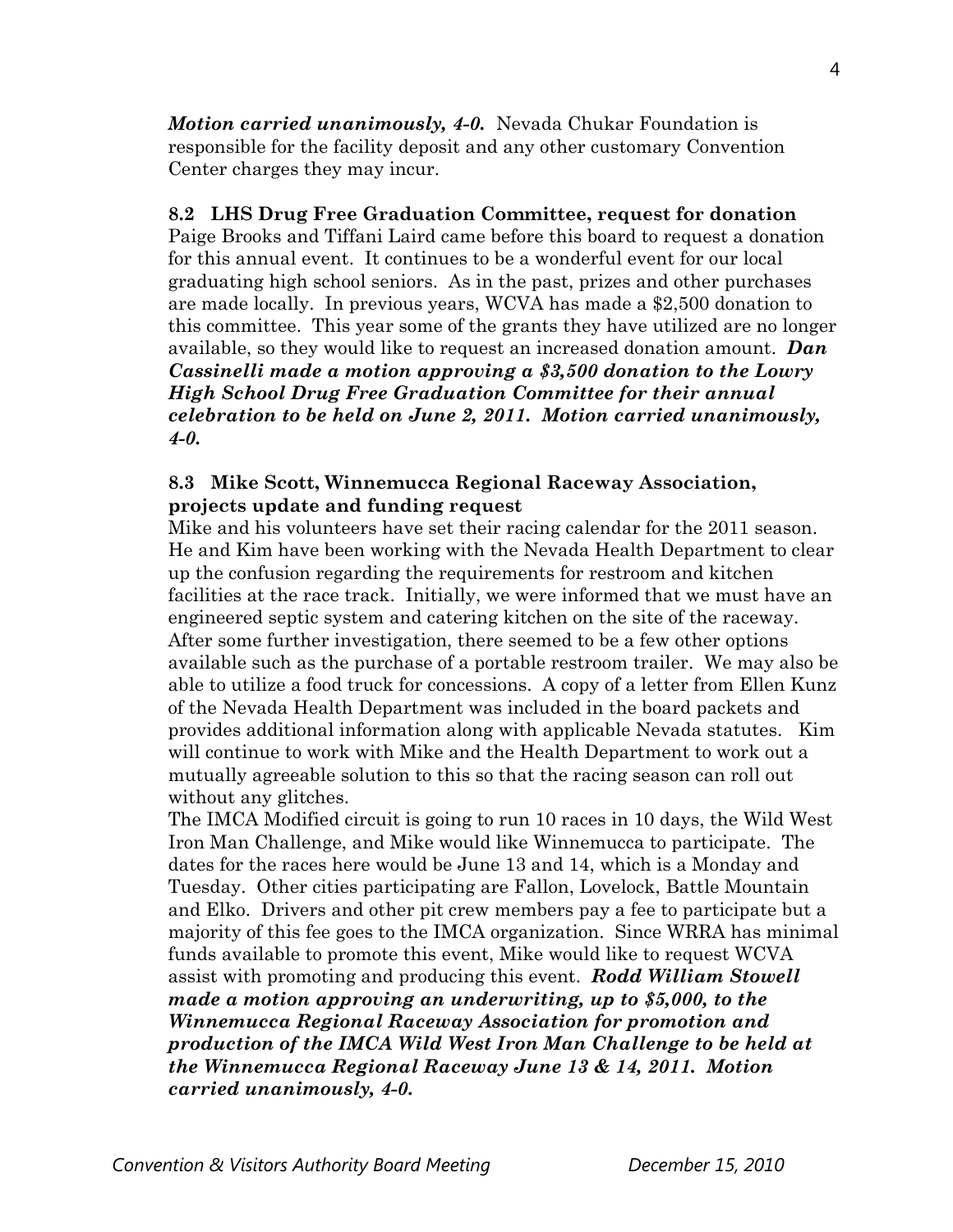Mike would also like to request advertising funds from this board to promote the upcoming 2011 WRRA racing season. He is hoping that if he can make more people aware of the dates that there are races, gate receipts will increase and they can improve their overall financial health. *Terry Boyle made a motion approving a \$6,000 grant to the Winnemucca Regional Raceway Association for advertising of the 2011 WRRA race season. Motion carried unanimously, 4-0.* 

# **8.4 Winnemucca Mobile Home Park, room tax refunds**

When we first were informed that there would be an influx of people to town that would be working on the natural gas pipeline, this board discussed the need to collect room tax from mobile home parks that would accommodate some of these transient residents in RVs. Letters were sent to the parks requesting compliance with this city and county ordinance. Some of the parks responded, some did not. Winnemucca Mobile Home Park has been collecting room tax and filing returns with payments. It has come to our attention that these residents have met the requirements for "permanent" residents since they have their own power and water meters and so Kim is requesting that we refund the amounts that have been paid to date. A list of the people to receive refunds and the amounts is included in the board packets. *Joyce Sheen made a motion approving the Winnemucca Mobile Home Park room tax refunds as outlined in the packet information. Motion carried unanimously, 4-0.* 

# **8.5 Purchase of 2011 Run-A-Mucca Motorcycle**

After polling last year's motorcycle raffle participants, Darrel and the Run-A-Mucca Committee have selected a Harley-Davidson Road King as the 1st prize in the raffle for 2011. A copy of the invoice for the purchase of this motorcycle is included in the board packet. *Terry Boyle made a motion approving the purchase of a 2011 Harley-Davidson Road King, at a cost of \$17,233, for the annual Run-A-Mucca Motorcycle Raffle. Motion carried unanimously, 4-0.* 

**8.6 Accommodation tax 9-month refund request, Mohr (\$413)** 

**8.7 Accommodation tax 9-month refund request, Gomes (\$751.53)** 

# *Rodd William Stowell made a motion to approve the 9-month accommodation tax refunds for Rufus Edwin Mohn (\$413) and George Gomes (\$751.53). Motion carried unanimously, 4-0.*

**8.8 East Hall repairs & upgrades, discussion of next major project**  The cooling tower on the East Hall has been temporarily repaired. Additional repairs will be completed next spring.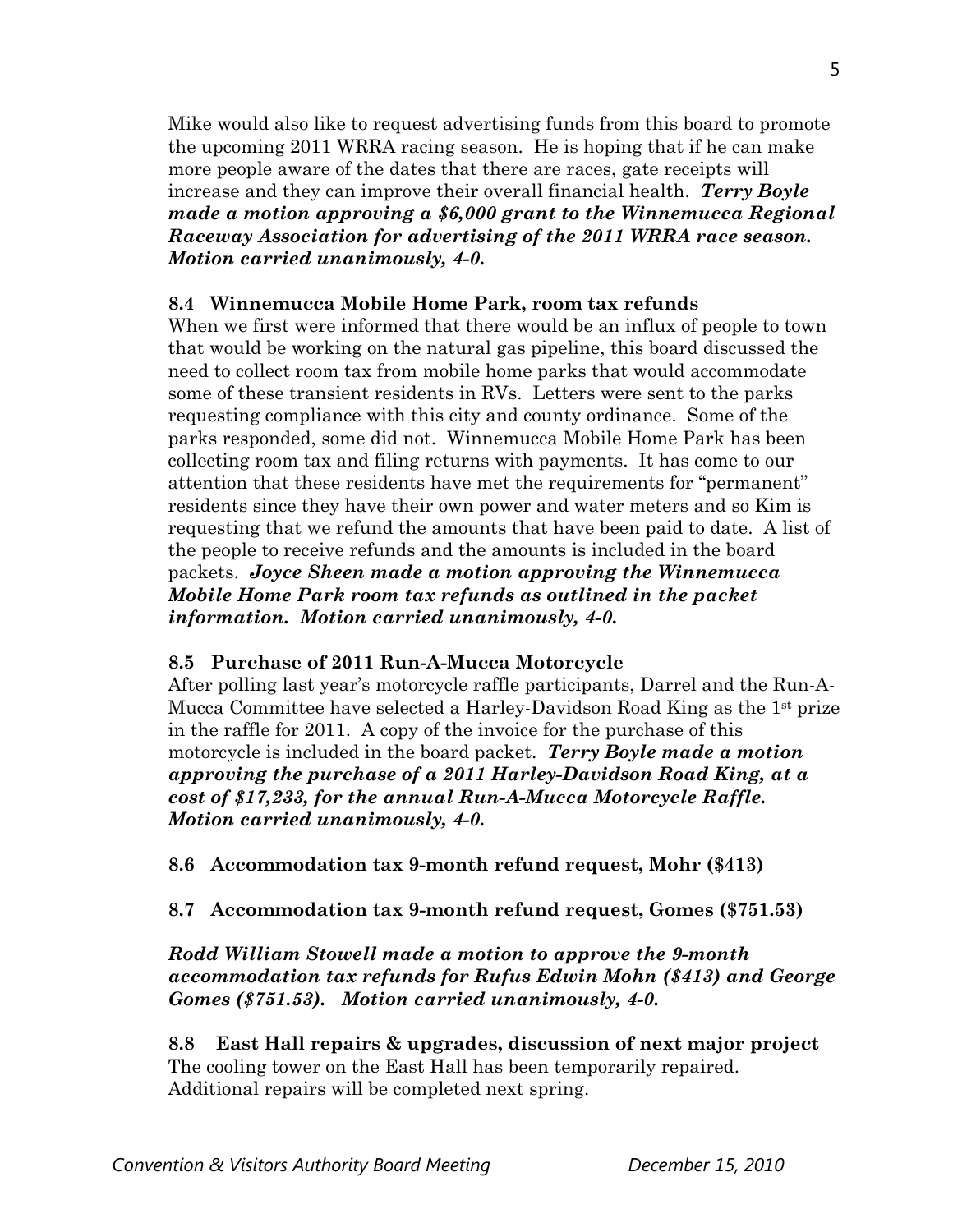#### **9. Director's Report.**

#### **9.1 Financial reports on WCVA events**

The financial reports from the Tri-County Fair and the Ranch Hand Rodeo were included in the board packets for review.

#### **9.2 Major projects/expenditures proposal**

Kim has started to compile a list of major expenditures, at the direction of this board. Some of the items included are wall cabinets in the Convention Center offices, removal of the old WH sound system, pave EH parking lot and the alley between the EH and the WH, electronic marquees for both EH and WH, re-furbishment of WH irrigation system, repair and replace pavers around exterior of WH, paint interior and exterior of WH, replace WH roof, construct media room in EH, replace fence around EH parking, purchase lot across the street. Kim will continue to add items to this list as they come to his attention.

#### **9.3 East Hall paint bid**

There is only one licensed painting contractor in Winnemucca, so he can be considered a sole source provider. This contractor is D.R. Dins Painting and he has provided us with an estimate for the East Hall. Since a lot of the walls over there have wall paper on them, they were not able to give us a firm amount for its removal. Their bid for the building is \$39,985 plus labor at \$25 per hour for removal of wall paper. After some discussion at the NRS amount that requires a formal bid process, *Dan Cassinelli made a motion approving the East Hall paint bid from D. R. Dins Painting for \$39,985 plus \$25 per hour labor to remove the old wall paper, not to exceed a total expenditure of \$50,000. Motion carried unanimously, 4- 0.* Bill will check the statutes to verify the dollar amount that requires a formal bid process be followed.

#### **9.4 East Hall re-texture bid**

Besides the paint bid, we needed to have some of the walls re-textured before they were painted. There are no licensed local contractors that do this type of work so we asked Mr. Dins and he recommended Ray Co Drywall out of Fernley. Their bid amount came in at \$11,500. *Dan Cassinelli made a motion approving the East Hall re-texture bid from Ray Co Drywall in the amount of \$11,500. Motion carried unanimously, 4-0.* 

#### **9.5 Purchase of West Hall chairs**

Kim has been in contact with two different chair companies to get bids for 450 chairs for the West Hall. He had samples of two of the chairs at the meeting for board members to look at and give their opinion. The Convention Center office staff gave their preference, which was a banquet chair manufactured by Mill Brook Industries. The board approved of their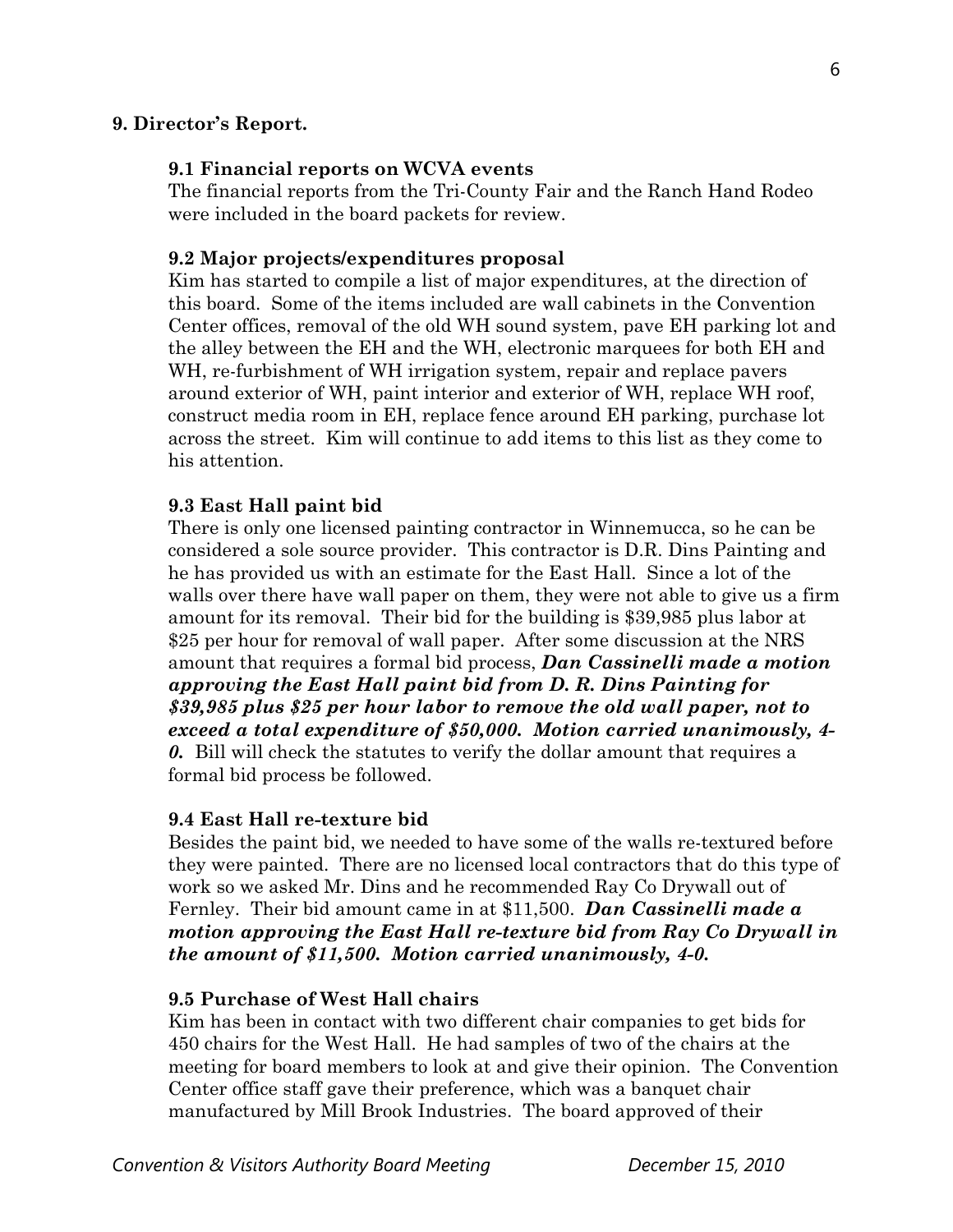selection. Total bid amount for 450 of these chairs is \$24,535.35. *Dan Cassinelli made a motion approving the purchase of 450 banquet chairs for the West Hall from Mill Brook Industries at a total cost of \$24,535.35. Motion carried unanimously, 4-0.* 

#### **9.6 WEC Covered Arena update**

Since the arena was damaged last spring, and subsequently repaired, we are dealing with substantial limitations in its use and it cannot be used it as it was intended. This is going to be a hurdle if event producers who rent the arena and plan to use it are unable to. Kim would like this board and the County Commissioners to consider working with the Building Department to file a claim on the covered arena and, subsequently, remove it and erect a metal building. Dan will present this idea to the other commissioners in the near future.

#### **9.7 Update on speedway health requirements**

This is included in Mike Scott's report above, section 8.3.

#### **9.8 WEC campground bids**

Kim reported that he is moving forward with bids on the temporary campsites. Also, he is in contact with Cindy Ulch to meet the restroom requirements.

#### **10. Secretary & Counsel, Monthly Report.**

#### **10.1 Monthly report including compliances**

Bill presented his report for November.

#### **10.2 Chamber of Commerce report**

This is included in Bill's packet.

### **10.3 East Hall carpet bid requests**

No report.

### **10.4 Gaming Control Board approval of lottery**

On December 2, 2010 we received notification that the Gaming Control Board has approved our 2011 Run-A-Mucca lottery. We can now begin to sell tickets for the motorcycle raffle.

# **10.5 Confirmation of designated charitable donations by WCVA for 2010 lottery and designation of charitable donations by WCVA for 2011 lottery**

As in the past, Bill has designated our Drug-Free Graduation Celebration donation and various facility grants as the recipients of our lottery proceeds.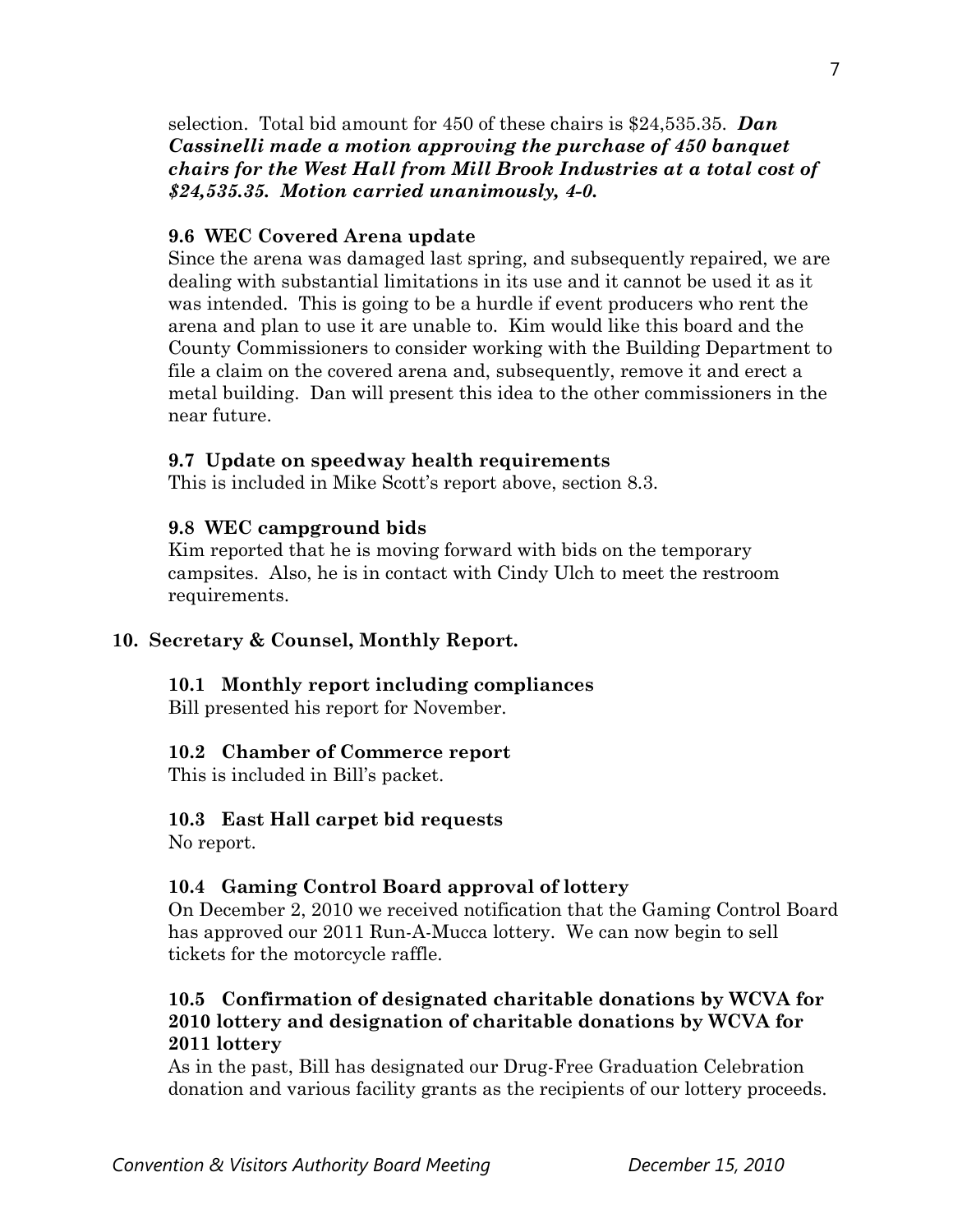*Terry Boyle made a motion confirming the allocation of the 2010 Run-A-Mucca lottery proceeds as follows: \$2,747 LHS Drug Free Graduation Celebration, \$960 Community Blood Drive Facility Grants, \$400 Lions Club Community Health Fair* 

*Facility Grant. Motion carried unanimously, 4-0.* 

*Terry Boyle made a motion confirming the allocation of any proceeds in the 2011 Run-A-Mucca lottery as follows: LHS Drug Free Graduation Celebration (amount to be determined), WEC Facility Fees for High School Wrestling Tournaments (amount to be determined) and WEC Facility Fees for High School Basketball Tournaments (amount to be determined). Motion carried unanimously, 4-0.* 

**10.6 Delinquencies, border motels accounts and liens**  No report.

# **10.7 Resolution authorizing Silver State International Rodeo 5-year contract**

*Joyce Sheen made a motion authorizing the WCVA Chairman and WCVA Secretary to sign the 5-year agreement with Silver State International Rodeo as discussed in previous meetings and prepared by Mr. Macdonald. Motion carried unanimously, 4-0.* 

# **10.8 Copyright license renewals**

Invoice for this year not yet received by the county.

# **10.9 Porcupine Creek 2-sided billboard lease space renewal**

See Bill's report.

# **10.10 Counsel's annual audit rep letter**

See Bill's memo included in his report.

# **10.11 Year-end actions**

Several of our board member's terms end this year. Requests for appointments must be made in writing to the county. Please get these requests in soon since board appointments are made at the beginning of 2011.

# **11. Board Administrator.**

# **11.1 November financial reports**

Room taxes were up this month but this is to be expected with the increase in the room tax amount collected and the influx of pipeline workers that are currently residing in many of the local properties.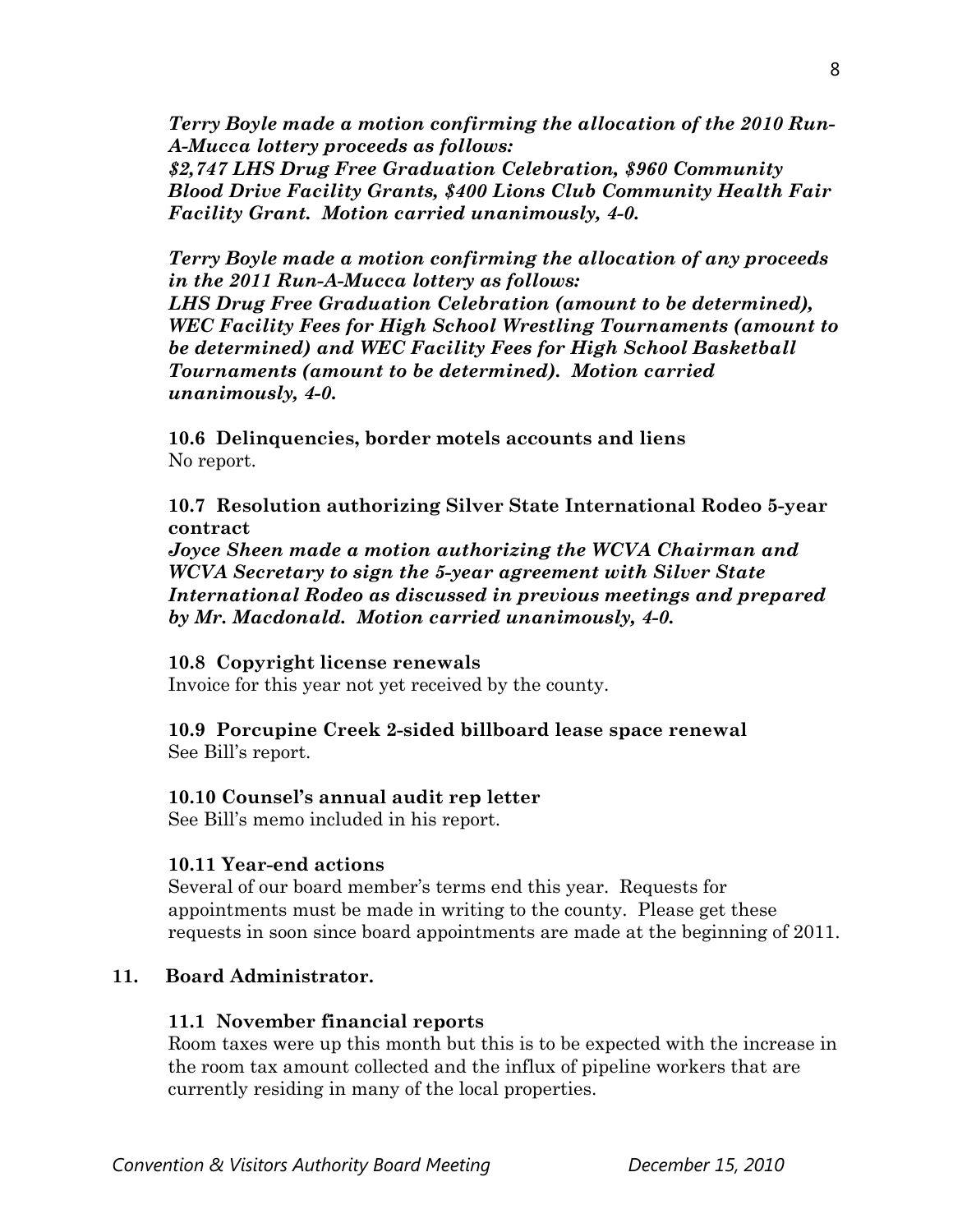# **11.2 Diversified fund deposit or investment accounts update**

After last month's meeting where several investment options were approved by this board, it came to Kendall's attention that there were some limitations on where WCVA could invest funds. Kendall is working with Bill and the State Treasurer's office to make sure we are in compliance with all statutes. Until this is clarified, we will continue to keep our funds in the Local Government Investment Pool.

# **11.3 End of year calendar year actions**

No report.

# **12. Other Business**

None.

# **13. Regular Business. Next Meeting. The Board confirmed the next regular meeting date of Wednesday, January 19, 2011, 4:00 pm.**

# **14. Adjourn.**

The meeting was adjourned at 6:30 pm to the next regular meeting, or to the earlier call of the Chairman or to the call of any three (3) members of the Board on three (3) working days notice.

Respectfully submitted,

Shelly Noble